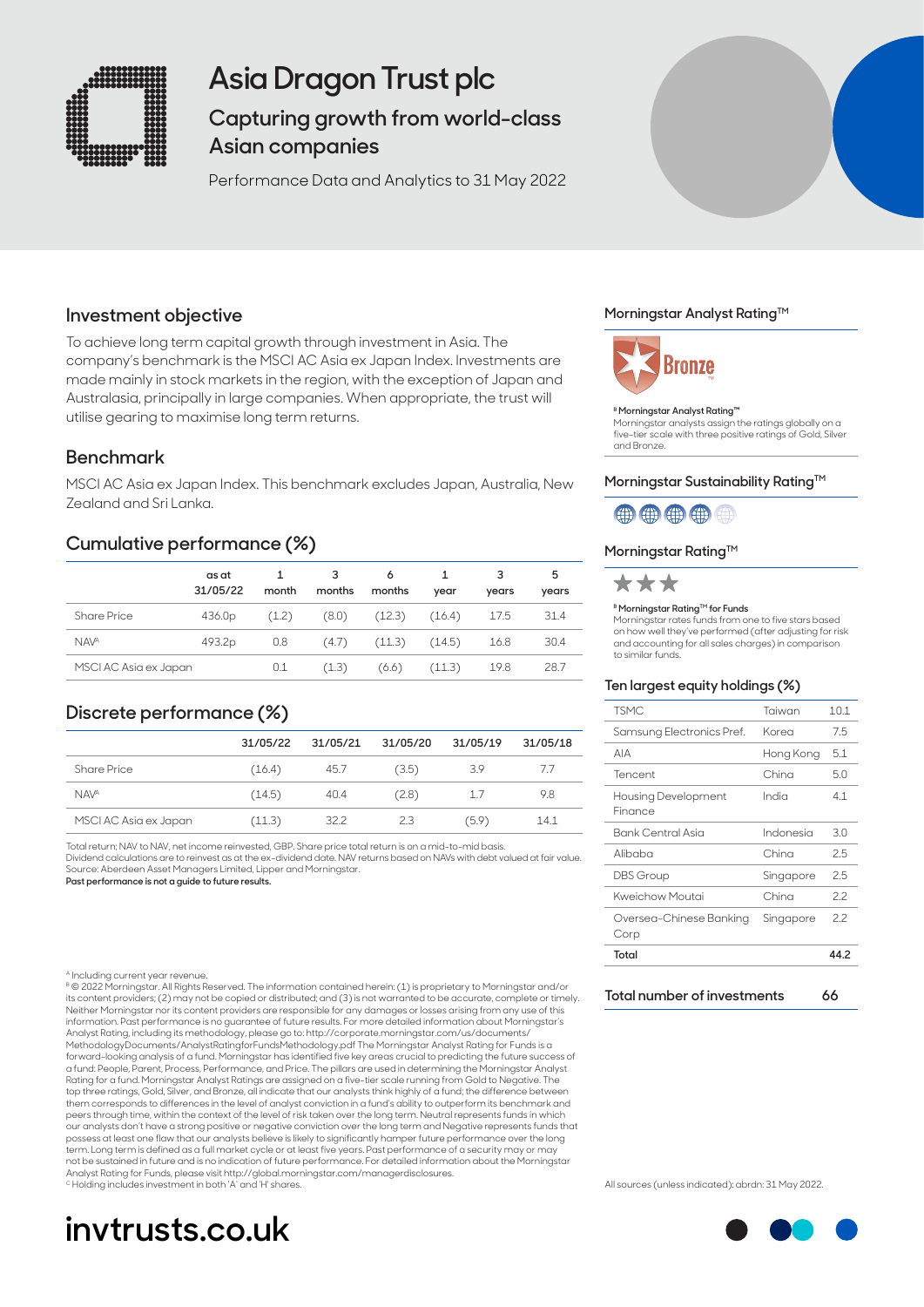## **Asia Dragon Trust plc**



## **1 Year Premium/Discount Chart (%)**

### **Fund managers' report**

#### **Market and portfolio review**

After a torrid start to the year, Asian markets received some brief respite in May, with flat monthly returns bolstered by positive gains in the key North Asian markets of China, Hong Kong, Taiwan and South Korea. Although it was a volatile month, a loosening of monetary policy, coupled with a pledge by the Chinese government to bolster economic growth, propped up the mainland market towards the monthend, while Taiwan benefitted from a global recovery in foundry stocks. Elsewhere, the European Union agreed a partial ban on Russian oil imports, which caused a further spike in oil prices. The US Federal Reserve (Fed) raised interest rates by 0.5%, its largest hike since 2000, and signalled similar increases at each of its next two meetings.

In China, the government outlined plans to stabilise the economy, including tax cuts and greater support for small businesses, and unveiled a comprehensive energy roadmap that included the extensive development of domestic wind and solar capacity. The central bank cut a key mortgage interest rate that could help support the struggling property sector. Indian equities retreated after the Reserve Bank of India's surprise off-cycle policy rate increase to contain price pressures. Central banks in South Korea and the Philippines also raised rates. On a more positive note, equities in the Philippines and Thailand performed well. Growth stocks, however, continued to fare badly due to uninspiring earnings releases from large US technology companies.

In earnings news, Korea's Samsung Electronics announced solid first-quarter results. It benefitted from favourable currency moves. The memory business beat forecasts thanks to strong server demand, while the foundry operation posted strong double-digit growth with end-customer diversification and yield improvements. While near-term demand is harder to predict given ongoing supply-chain pressures, rising inflation and the Covid-19 lockdowns in China, Samsung remains well placed to benefit from structural growth trends over the longer term. Another core holding, China's Tencent, posted weaker than expected results, dragged down by cyclical factors such as the weak macro environment and lockdowns in China. While we could still see a few more weak quarters, its longterm investment thesis of a strengthening eco-system and strong monetisation potential across its social media and payment platforms remains intact.

#### **Fund managers' report continues overleaf**

D Represents the individual country returns calculated using the MSCI Index Series (£). Market change is total return in GBP <sup>E</sup> Expressed as a percentage of average daily net assets for the year ended 31 August 2021. The Ongoing Charges<br>Figure (OCF) is the overall cost shown as a percentage of the value of the assets of the Company. It is made the Annual Management Fee and other charges. It does not include any costs associated with buying shares in the Company or the cost of buying and selling stocks within the Company. The OCF can help you compare the annual operating expenses of different Companie



#### **Country allocation (%)**

|             | Trust | Regional<br>Index | Month's<br>market<br>change <sup>D</sup> |
|-------------|-------|-------------------|------------------------------------------|
| China       | 31.3  | 35.0              | 0.8                                      |
| Taiwan      | 16.5  | 18.2              | 3.2                                      |
| India       | 15.7  | 14.6              | (6.1)                                    |
| Korea       | 11.1  | 14.5              | 1.5                                      |
| Hong Kong   | 8.9   | 74                | 24                                       |
| Singapore   | 4.7   | 3.4               | (3.2)                                    |
| Indonesia   | 4.2   | 2.1               | (3.6)                                    |
| Philippines | 2.3   | 0.9               | 1.0                                      |
| Thailand    | 2.1   | 22                | 2.0                                      |
| Vietnam     | 1.6   |                   |                                          |
| Malaysia    |       | 1.7               | (2.6)                                    |
| Cash        | 1.6   |                   |                                          |
| Total       | 100.0 | 100.0             |                                          |

Source: Aberdeen Asset Managers Limited and MSCI. Figures may not add up to 100 due to rounding.

#### **Fund risk statistics**

|                                          |       | 3 Years 5 Years |
|------------------------------------------|-------|-----------------|
| Annualised Standard<br>Deviation of Fund | 1407  | 1328            |
| Reta                                     | 1 0 4 | 1 N N           |
| Sharpe Ratio                             | 0.31  | 046             |
| Annualised Tracking Error                | 416   | 398             |
| Annualised Information Ratio             | በ 15  | 013             |
| R-Squared                                | N 91  | N 91            |

Source: Aberdeen Asset Management, BPSS & Datastream, Basis: Total Return, Gross of Fees, GBP. Please note that risk analytics figures are calculated on gross returns whereas the performance figures are based on net asset value(NAV) returns. In addition, the risk analytics figures lag the performance figures by a month.

#### **Key information Calendar**

| Year end                                      | 31 August                                                                |
|-----------------------------------------------|--------------------------------------------------------------------------|
| Accounts published                            | November                                                                 |
| Annual General<br>Meeting                     | December                                                                 |
| Dividend paid                                 | December                                                                 |
| Launch date                                   | 1987                                                                     |
| Fund managers                                 | Adrian Lim, Pruksa<br>lamthongthong                                      |
| Ongoing charges <sup>E</sup>                  | 0.83%                                                                    |
| Annual management<br>fee                      | 0.85% on net assets<br>up to £350m; 0.5%<br>on net assets<br>above £350m |
| Premium/(Discount)<br>with debt at fair value | $(11.6)\%$                                                               |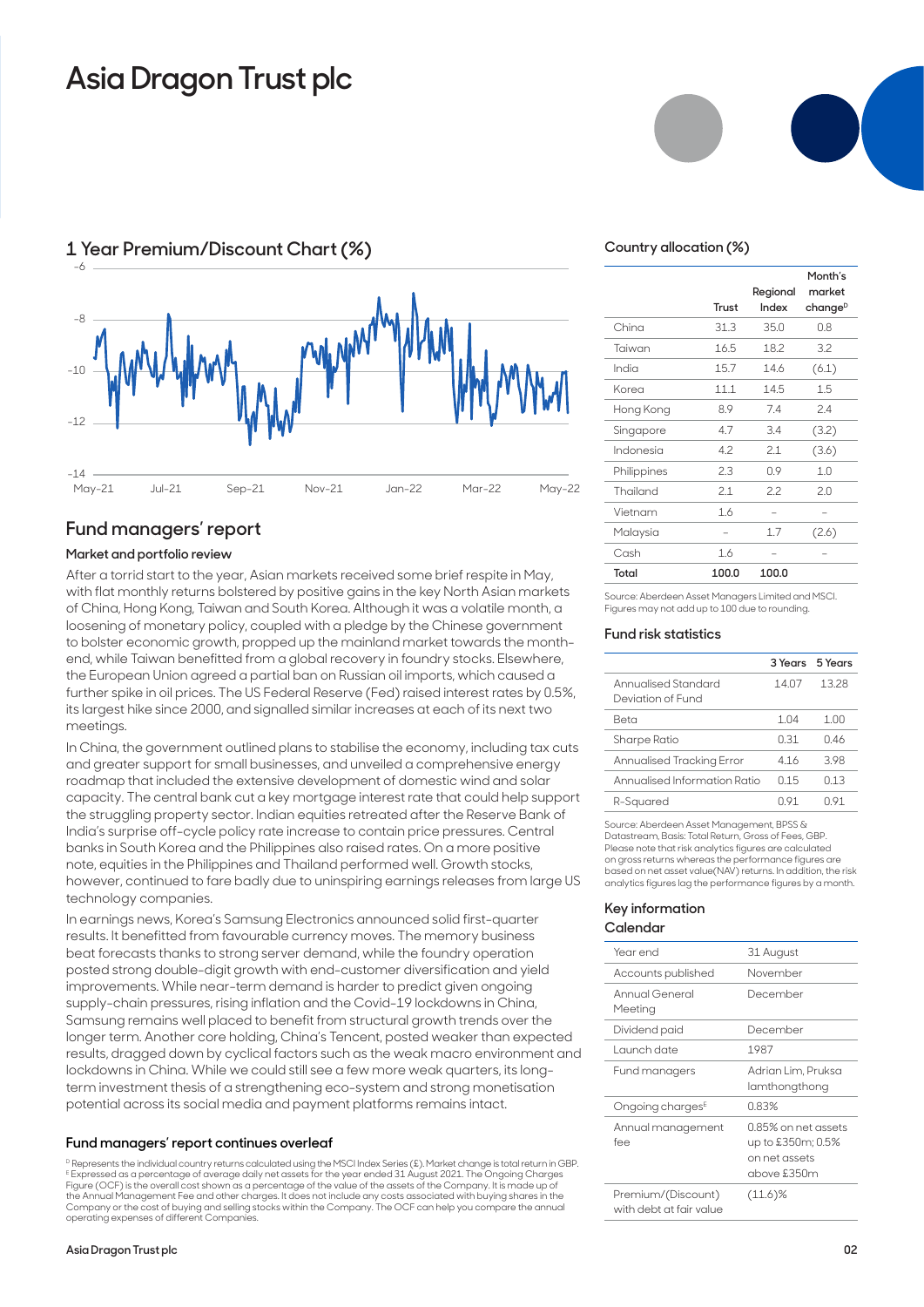## **Asia Dragon Trust plc**

### **Fund managers' report - continued**

Meanwhile, Hon Hai recently released its long-term governance goals for ESG, focusing on sustainability and governance. The 14 goals lay out the milestones for 2025 and beyond, which include raising female board representation, increasing the number of key electronics suppliers using 100% renewable energy, ensuring zero use of conflict materials, and improving the disclosure of corruption and law violations via an employee app. In addition, the group has set up a sustainability committee to promote ESG. We are taking a closer look at its new ESG roadmap and intend to engage with Hon Hai on these goals shortly.

We opened three new positions in the Trust. In addition to Zhongsheng, which is China's leading automotive dealer on account of its scale advantage and unrivalled portfolio of premium car brands, we purchased two Indian stocks. We participated as an anchor investor in the Initial Public Offering of Delhivery, the largest, fastest growing and only fully integrated logistics player in India. Delhivery is disrupting the domestic logistics industry through its uniquely successful network design, technology and automation capabilities, efficient business integration and significant time and data advantage. All this has enabled better asset utilisation and cost efficiencies, which has in turn resulted in the company being the clear price leader within the core express-parcel business. It has used this to pressure competitors and gain market share. Another addition was Infosys, one of India's best software developers, which continues to impress with its sustainable business model, strong management team and solid balance sheet.

#### **Outlook**

We expect Asian markets to remain volatile in the shorter term given the prevailing stress points of rising inflation, the war in Ukraine, monetary policy normalisation and Covid-19 resurgences. In China, we are seeing positive signals from policymakers that could bolster market sentiment. The government has restated its support for the economy, with the latest being an increase of 800 billion yuan (US\$120 billion) in the credit quota for policy banks to support infrastructure spending. The central bank also delivered a larger-than-expected cut of 0.15% to a key interest rate, which should provide relief for the real estate sector. Beijing and Shanghai have eased Covid-19 restrictions, with the latter unveiling a slew of supportive measures. Elsewhere, the economic recovery in Southeast Asia continues to gain momentum as countries like Singapore and Thailand reopen after the removal of restrictions.

Asian markets now clearly face macroeconomic and geopolitical pressures, but we believe that there has not been a significant deterioration of fundamentals across the region. Some of the companies we hold have warned about the challenges posed by higher input costs and rising interest rates. However, encouragingly, the earnings of many of our holdings have either met or exceeded our expectations in the latest results reporting season. Also, volatility in certain markets has created opportunities for investors like us who are there for the long run, both through identifying new ideas and increasing our weighting to quality long-term holdings.

We remain positioned around structural growth themes, such as domestic consumption, technology and green energy. Indeed, many of our holdings in these areas now look even more attractive to us given the recent sharp rotation away from growth stocks. As always, our focus is on quality companies with strong balance sheets and sustainable earnings prospects that should emerge stronger from tough times.

F Calculated using the Company's historic net dividends and month end share price.

<sup>6</sup> Net gearing is defined as a percentage, with net debt (total debt less cash/cash equivalents) divided by<br>shareholders' funds.

<sup>н</sup> The 'Active Share' percentage is a measure used to describe what proportion of the Company's holdings differ from<br>the benchmark index holdings.<br>' Includes current year revenue.

**The risks outlined overleaf relating to gearing, exchange rate movements and emerging markets are particularly relevant to this trust but should be read in conjunction with all warnings and comments made. Important information overleaf**

#### **Key information continued**

| Yield <sup>F</sup>                           | 1.5% |
|----------------------------------------------|------|
| Net gearing with debt<br>at par <sup>G</sup> | 88%  |
| Active share <sup>H</sup>                    | 762% |

### **AIFMD Leverage Limits**

| Gross Notional |  |
|----------------|--|
| Commitment     |  |

#### **Assets/Debt (£m)**

| Gross                        | 660.3 |
|------------------------------|-------|
| Debt                         | 65 N  |
| Cash & cash equivalents 12.7 |       |

#### **Capital structure**

| Ordinary shares | 120.708.033 |
|-----------------|-------------|
| Treasury shares | 38.903.644  |

#### **Allocation of management fees and finance costs**

| Capital | 75% |
|---------|-----|
| Revenue | 25% |

### **Trading details**

| Reuters/Epic/<br>Bloomberg code | DGN                              |
|---------------------------------|----------------------------------|
| ISIN code                       | GB0002945029                     |
| Sedol code                      | 0294502                          |
| Stockbrokers                    | <b>WINS Investment</b><br>Trusts |
| Market makers                   | SETSmm                           |
|                                 |                                  |

## **i**

#### **Factsheet**

Receive the factsheet by email as soon as it is available by registering at www.invtrusts.co.uk/#signup www.asiadragontrust.co.uk



**Contact**

**Private investors**  0808 500 4000

#### **Institutional investors**

InvestmentTrustInvestorRelations-UK@ abrdn.com

+44 (0)20 7463 5971 +44 (0)131 222 1863